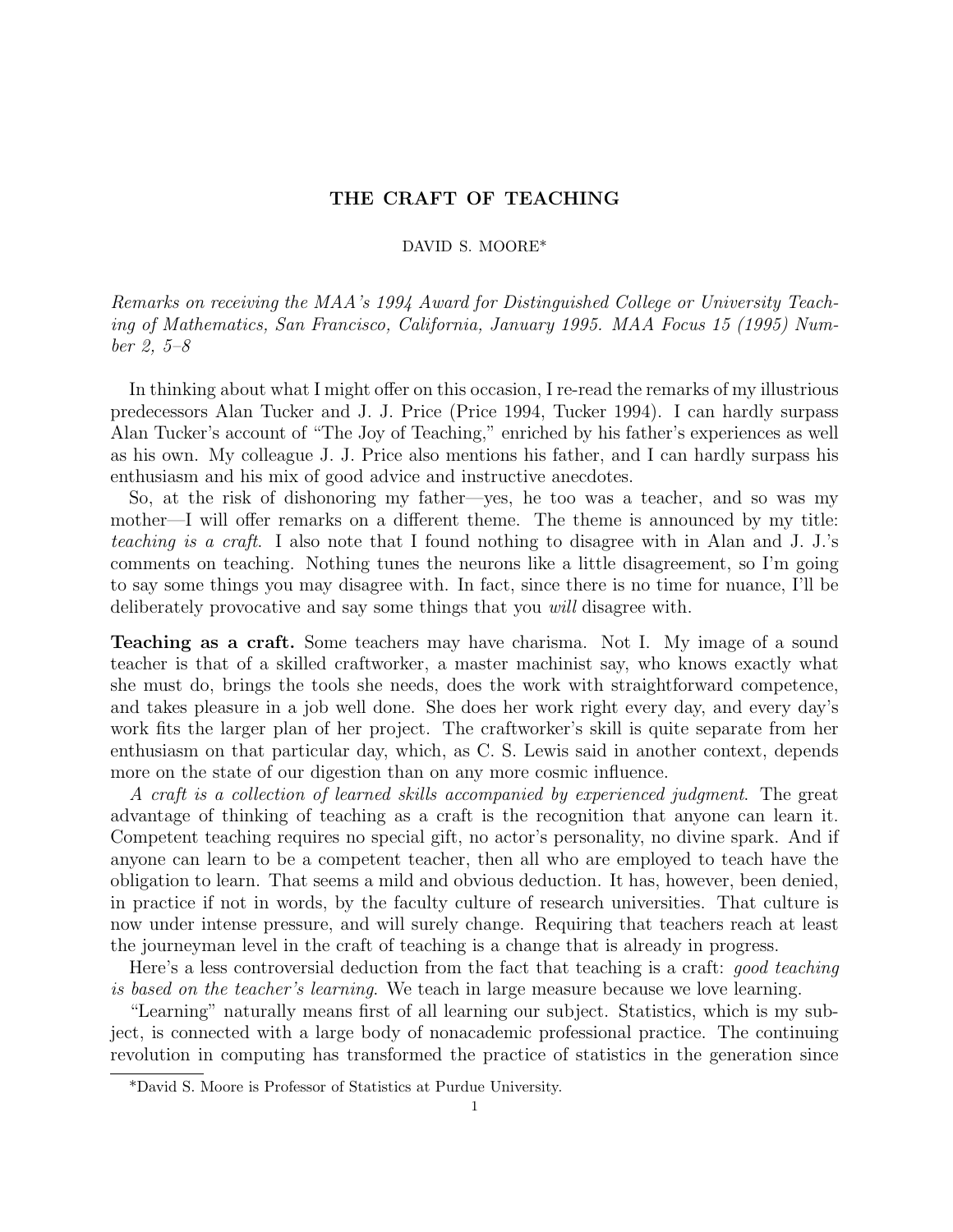#### 2 DAVID S. MOORE\*

I left graduate school. A bit more slowly, our standards of what constitutes interesting research have also changed. More slowly yet, the content of introductory instruction has changed. It is fair to say that statistics as a field has drawn a bit away from mathematics back toward its roots in scientific inference and analysis of data. The content of up-to-date instruction, even for beginners, looks quite different now than it did a generation ago. The reports of the ASA/MAA joint focus group on statistics reflect these shifts in the field. If you teach statistics—particularly if you are a mathematician rather than a statistician their reports (e.g., Cobb 1992) are a good place to continue learning the subject. My own views on the content of basic statistics instruction appear in (Moore 1992ab). I have considerable empathy for mathematicians who find themselves teaching statistics, because I too was trained as a mathematician. Jack Kiefer, the great mathematical statistician who was my Ph.D. advisor, sent me out into the world with these words, "There's lots of statistics any sociologist knows that you don't know." I have tried to learn.

But learning our subject can be assumed. I want to talk primarily about learning to teach. Gerald Alexanderson's letter asking me to make this presentation said that "Anecdotal accounts of novel approaches are especially encouraged." I read his letter just after teaching the first class of a statistics course for liberal arts majors, in which I disparaged anecdotal evidence. I'm going to disparage anecdotal evidence about teaching. Remember the statistician's motto: "In God we trust; all others bring data." Our individual experience, both as students and later as teachers, is atypical. As students, we were the survivors, the fittest by some quite esoteric standards of fitness. As teachers, we tend to rely on "what works for me." What we think works for us may in fact be relatively ineffective. There is an abundance of evidence from the study of innovations in all fields that loosely designed uncontrolled studies give innovations a much higher rate of success than more careful studies, especially controlled randomized experiments. A rule of thumb for assessing innovations in education is that all innovations succeed in the hands of the innovator, and that none succeed in other hands. That rule is fortunately not quite true, but it is true enough to be disconcerting.

Learning about teaching. I am convinced that we mathematical scientists have much to learn from psychologists and education researchers, who can provide data rather than anecdote. So radical a conviction must start with a conversion experience. Here it is.

Near the beginning of my career, I was walking to a meeting with a senior educational psychologist. Out of politeness, I asked what he was doing. He had graduate students sitting in the back of college classrooms with stopwatches. I felt that glow of superiority that comes from knowing that I, unlike my colleague, did *real* research. What had they found? "Wait 30 seconds," he said. "Very few teachers wait long enough when they ask a question of the class. Wait 30 seconds." I tried it. Thirty seconds of silence seems interminable; then the students began to respond to the question. The psychologist was right. That put an end to my mathematician's contempt for people who sit in the back of classrooms with stopwatches.

Shortly thereafter, during one of the recurring debates about student evaluation of teaching, I read several surveys on the subject by educational psychologists. What do students respond to when they evaluate our teaching? Here, based on lots of data (Kulik and McKeachie 1975), are the big three in order: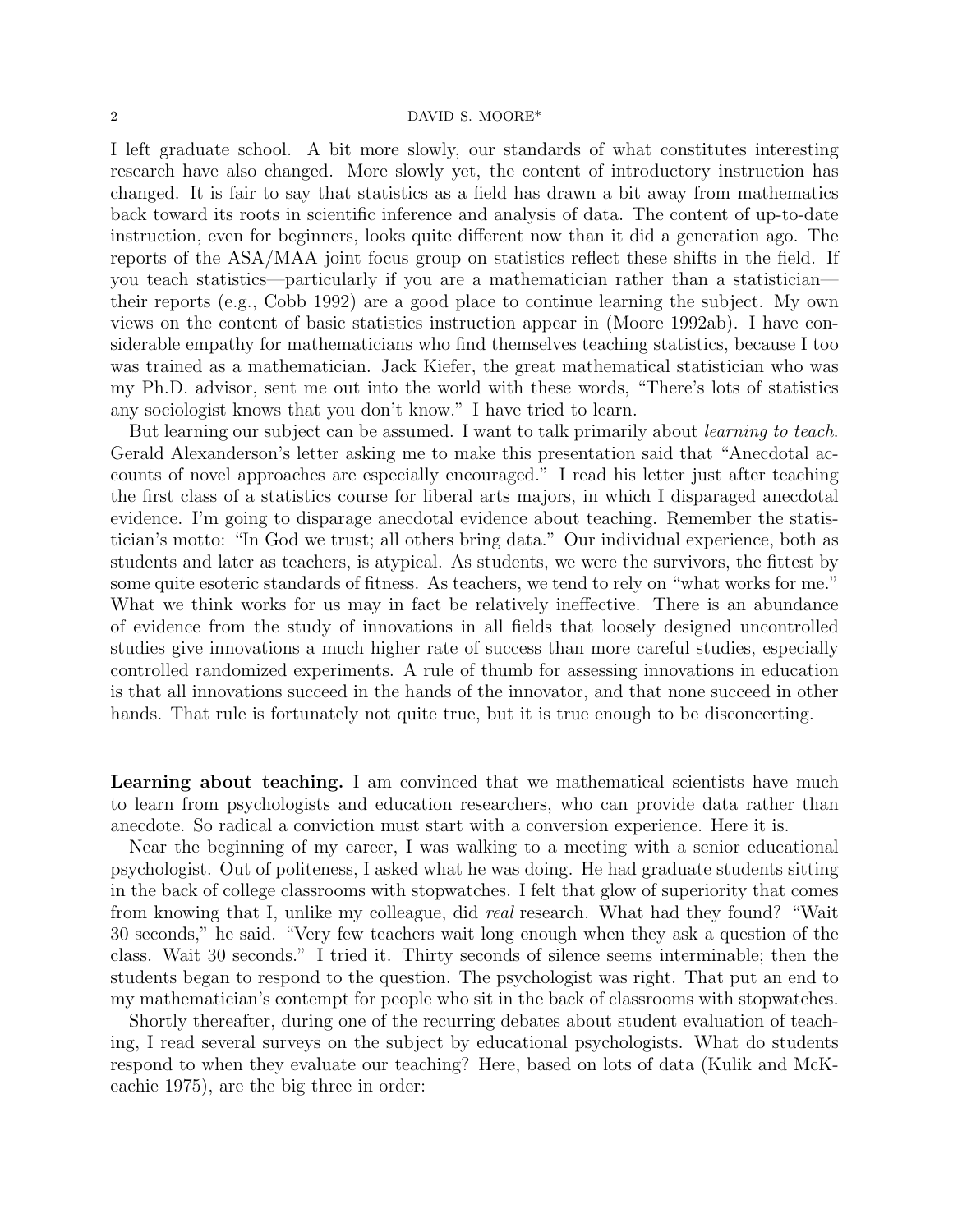## THE CRAFT OF TEACHING 3

- 1. Instructional skill (talk to the class rather than to the board, give clear explanations, foster student participation, give relevant applications, etc.).
- 2. Respect and rapport (especially not demeaning students).
- 3. Organization (clear structure, communicate expectations, efficient use of class time).

Our students, with midwifery by educational psychologists, offer us this three-point outline of the craft of teaching.

Enthusiasm is no substitute for craftsmanship. As an undergraduate at Princeton, I once had a teacher, a justly reknowned mathematician, whose enthusiasm for mathematics was unsurpassed. As a difficult proof of a subtle result moved towards its climax, he became more animated. His voice rose, he wrote faster, the chalk dust flew. When the board was full, and we students were writing desperately, hoping to record this wisdom for later digestion, he swept a diagonal swath across the board with the eraser and wrote the triumphal conclusion along the swath.

Notice also that these aspects of the craft of teaching can be evaluated easily. Shall we rehearse the usual faculty conversation on evaluation of teaching?

"Of course we want to evaluate learning, not teaching in itself." "Of course."

"And of course we want to evaluate the value added, not just what the students know, because otherwise we favor teachers of well-prepared students." "Of course."

"And of course we want to evaluate what students retain after 10 years, not at the end of the semester." "Of course."

"Evaluating value added after 10 years isn't feasible. So we can't evaluate teaching." "Wonderful! I knew that all along."

I suggest that this is simply an attempt to avoid being held accountable for our work. Learning is the students' responsibility. Our job is to provide a framework for learning. One reason why evaluating learning is a poor way to evaluate teaching is that students compensate. If the teacher is poor, they spend more time with the text, or even meet to learn from each other. This last strategy is so effective that a really bad teacher might in principle actually improve learning. In practice, the students drop the course, but imagining what might happen in principle allows us to say that a bad teacher may be better than a good teacher, a statement that catches the Alice-In-Wonderland quality of much faculty talk about teaching. The craftmanship of a teacher, on the other hand, can be evaluated. Data show that students do evaluate it, that they do so consistently, and that student evaluations correlate well with peer evaluations. (They do not, by the way, correlate well with self evaluations.) Teachers interested in data rather than anecdote might look at the references given in Chapter 48 of Davis (1993).

I learned from education researchers what makes up the craft of teaching. Many experienced teachers have of course learned on their own. If you read Steven Krantz's recent AMS book *How to Teach Mathematics* (Krantz 1993), you will find similar emphases. The points Krantz makes most often seem to be: "Prepare!" and "Respect your students!" Preparation is the key to points 1 and 3 in my outline, and respect is exactly point 2. Because I will criticize Krantz a bit, let me first note that he gets the biggest points right. As Krantz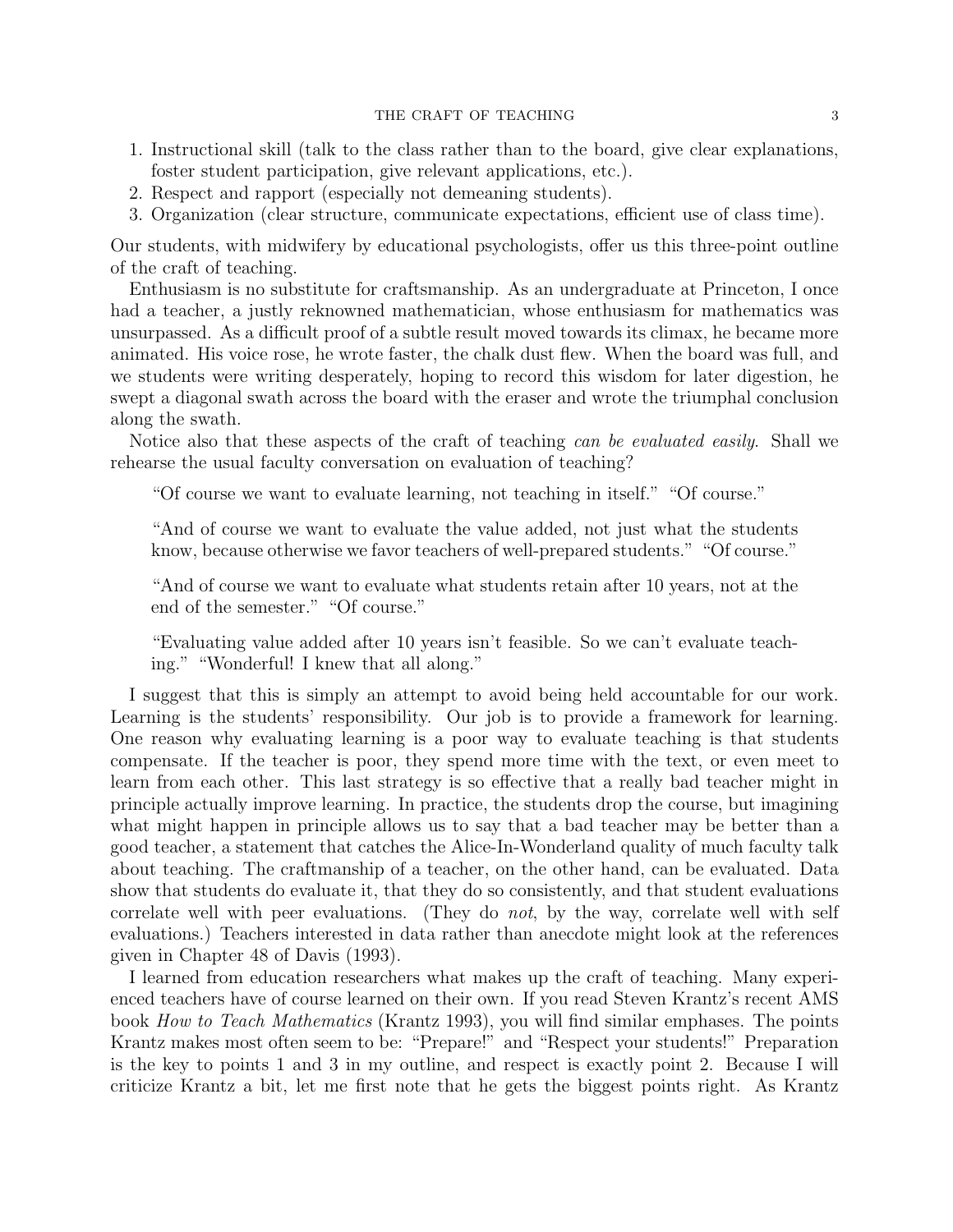## 4 DAVID S. MOORE\*

remarks, the casual talk of teachers often reveals a quite different attitude. How often do you hear it suggested that this elementary and trivial mathematics can be taught without careful preparation? How often do you hear laments about the sorry state of the students? You are listening to slovenly workers who take no pride in their work, indeed, who appear to think their work beneath them.

What should we be learning now? Learning continues through a teacher's life. For example, when I was embarking on a large video project, I consulted a colleague in Purdue's Department of Communication (a discipline even more déclassé than educational psychology). He pointed me to literature on the cognitive effects of video. I learned some interesting and helpful principles—see Moore (1993). At the present, teachers who keep learning about teaching ought to be thinking about

- Active learning (alternatives to lectures)
- Technology, especially multimedia
- Total Quality Management

All of these phrases trigger an emotional reaction in many faculty. All are surrounded by hype, but all have genuine promise under the hype. We ought to study before we react.

Active learning is the Big Idea of the current wave of reform in the teaching of the mathematical sciences. Both proponents and opponents have been shouting a bit. The difference between the camps is that the proponents point to a body of systematic study that we ought not to simply ignore. See, for the case of statistics, the surveys by Garfield and Ahlgren (1988) and Garfield (1995). Krantz, on the other hand, prefers anecdote to data.

Lectures have been used to good effect for more than 3000 years.... Turn on your television and watch a self-help promoter, or a television evangelist, or a getrich-quick real estate huckster. These people are not using overhead projectors, or computer simulations, or MATHEMATICA. In their own way, they are lecturing, and very effectively. (Krantz 1993, p. 13)

This is not a nuanced discussion of the advantages and disadvantages of lecturing. His attitude toward technology is similarly simplistic.

We do not want to teach our students to push buttons. We want them to think analytically.

· · ·

Being able to push some buttons and render a beautiful picture or transparency of a graph in  $\mathcal{R}^3$  is not the same as understanding the information contained in the graph. (Krantz 1993, p. 50)

Of course we "do not want to teach our students to push buttons." We nonetheless don't give them tables of the trigonometric functions. We ought to ask, as Krantz never does, what aspects of student work can be fruitfully automated. We ought to ask, as multimedia progress encourages us to do, what aspects of the teacher's work can be fruitfully automated. We ought also to ask, as some multimedia enthusiasts do not, what roles are better reserved for human instructors. And we ought to seek answers from data and systematic study rather than from anecdote.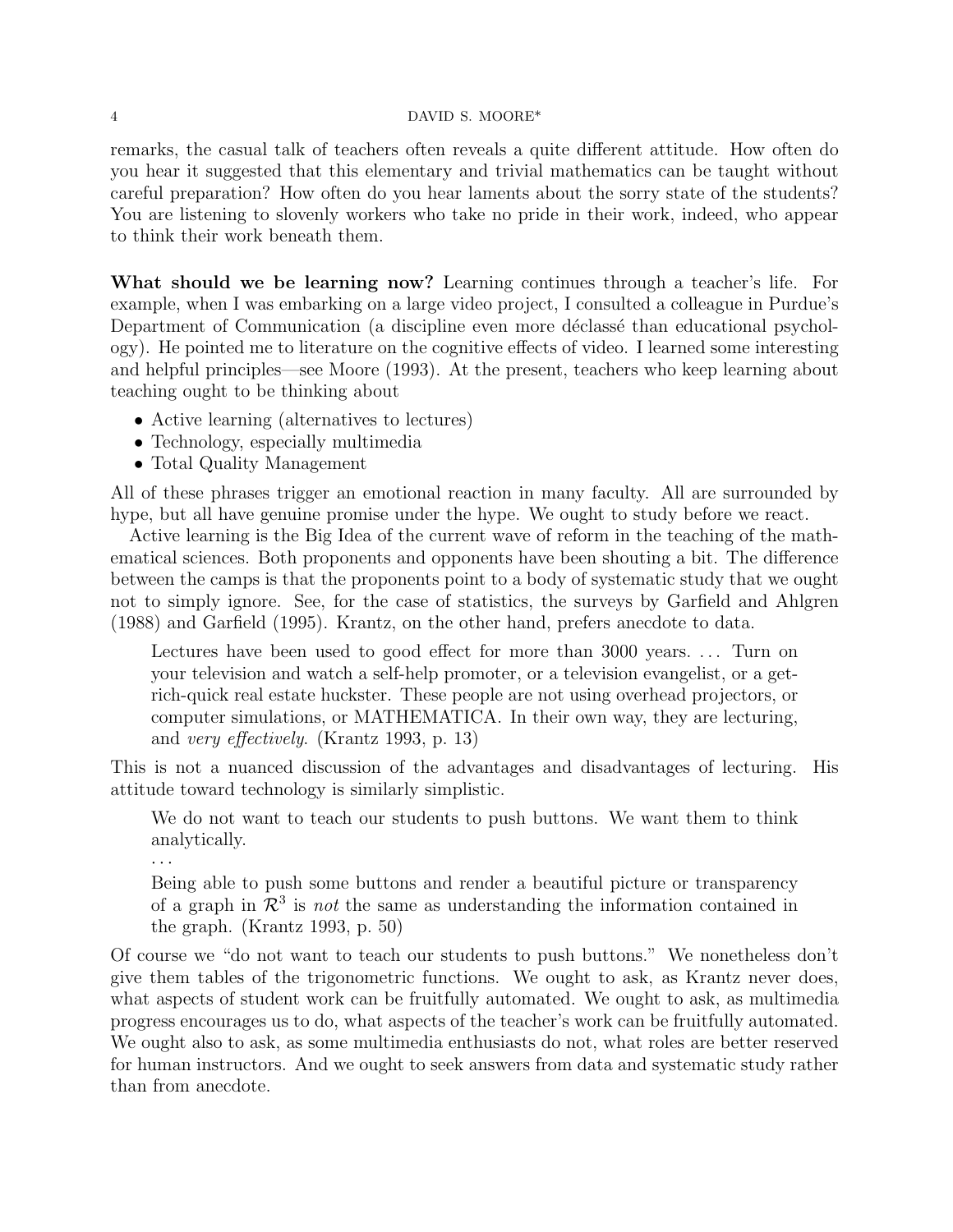#### THE CRAFT OF TEACHING 5

I hope my message is clear: we can learn from those whose professional subject is the study of teaching and learning. Not of course without critical thinking of our own. Yes, the current wave of reform does undervalue lectures. Yes, technology is often oversold. Nonetheless, we ought not to confuse our personal experience as teachers and our professional expertise as mathematical scientists with professional expertise in the field of teaching and learning. We can learn from those who do serious work in other fields. If we are serious about teaching, we will try to learn from them. Contempt for other tribes is as endemic in academia as it is in human history. It is also narrow-minded and smug.

TQM and all that: managing instruction. Recently another interloper has joined educational research in the contempt of those faculty who know about it: Total Quality Management, or TQM. Your administrators almost certainly know about it, as TQM is making a strong movement into the nonacademic parts of colleges and universities. Your local statisticians may also know about it. For example, I spent a week at Motorola two years ago learning how TQM is practiced by an organization that does it very well.

Not long ago our Dean was musing about TQM at a meeting of the School of Science faculty council. He was pleased and impressed by the effects of a TQM program in the nonacademic areas at Purdue. How nice it is, he said, and how remarkable a change from past experience, to be treated as a valued customer. The assembled faculty nodded: how nice that those bureaucrats treat us well. Perhaps, the Dean went on, our students would also like to be treated as valued customers. The faculty rose howling from their seats. "Students aren't our customers. TQM is an industrial model that doesn't apply to us." There followed half an hour of denunciation almost completely uninformed by understanding of how TQM works in industry or of how its principles have been modified for use in higher education. Those interested in learning before denouncing might read the papers by Hogg and Hogg (1995) and Wild (1995).

The point of even mentioning TQM is to remind ourselves that teaching is a system that we should manage. Some system problems are obvious:

- Of what use are the brilliant innovations you made this semester if they are not institutionalized, and so vanish as soon as you leave the course?
- Should not students who sign up for the same course actually experience the same course in all sections every semester, unless change is planned?

Overlooking for the moment the fact that almost all faculty respond "No" to the second question, we see that we face management issues. Denunciation of TQM isn't specific: it is triggered by any mention of the word "management." Management of instruction opposes the attitude that Krantz puts so concisely:

The truth is that, as a college teacher, you are an autocrat and a monarch and can do pretty much as you please. But there is no need to flaunt this before your students. (Krantz 1993, p. 3)

This is touchy, isn't it? Many of us define academic freedom as the right to be "an autocrat and a monarch." I have encountered an enthusiastic young mathematician who was certain that the right way to introduce the derivative to freshmen was via semigroups of operators. I have a colleague who, believing against all evidence that most people learn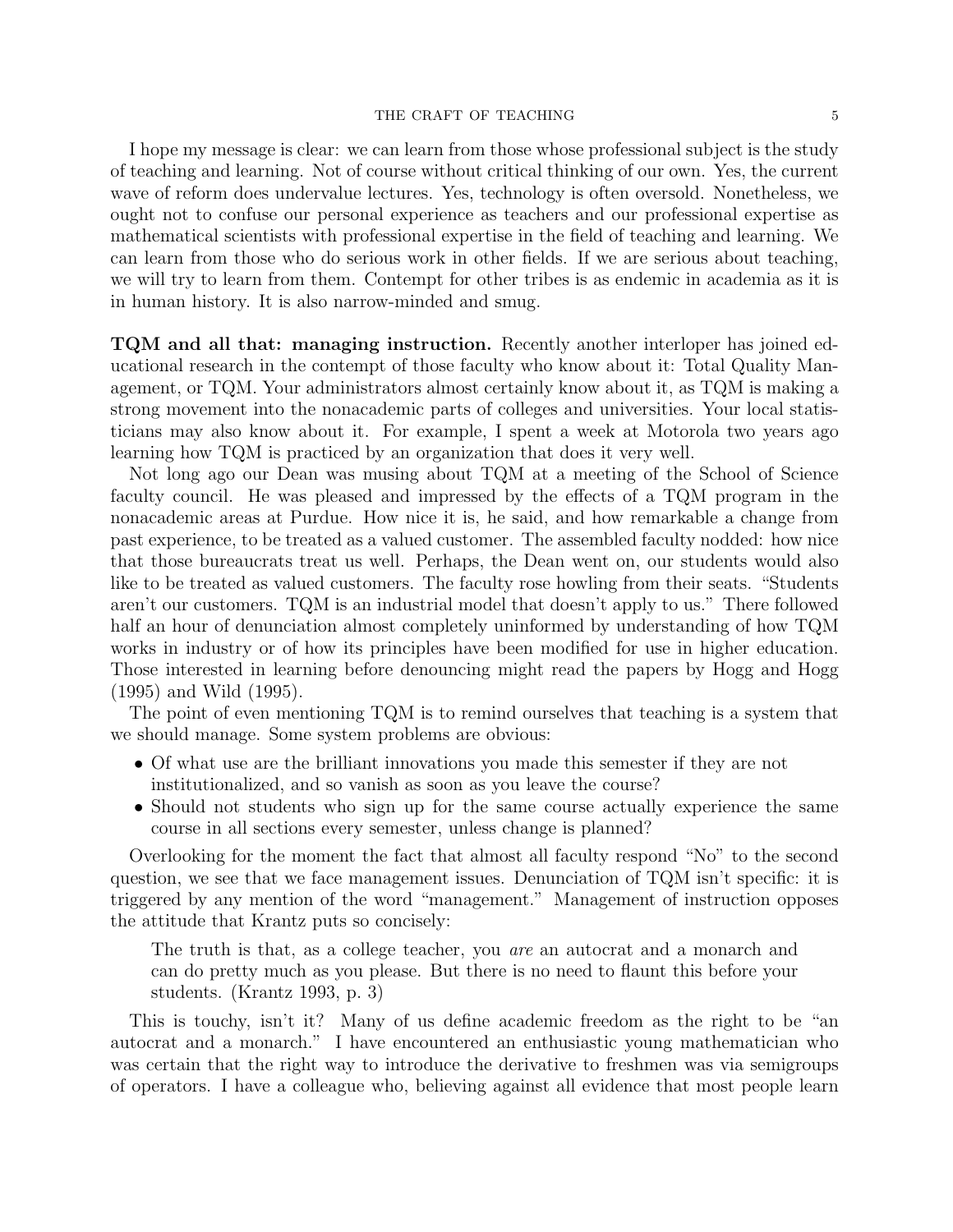## 6 DAVID S. MOORE\*

best when presented with the general case first, introduces integrals and expected values as linear functionals on quite general function spaces—to sophomore business students. Both approaches are mathematically impeccable. Both are pedagogically disastrous. Can these instructors do this? Of course. They are professors. They are "autocrats and monarchs." They can do as they please. It is unthinkable that they should be managed. Have we any notion how irrational and self-centered this faculty culture seems to anyone not carefully socialized into it?

The point is not that someone other than professors should manage our teaching. It is rather that we have a collective responsibility to plan and organize instruction. As industry (there he goes again) has learned, team efforts beat individual activity in both efficiency and quality. From this broader perspective, thinking about TQM returns us to our starting point, the outline of the craft of teaching as evaluated by students. You don't like the word "manage"? Talk about "prepare" and "organize" instead. You don't like thinking of students as (in part) customers? Think about "respect and rapport" instead. We can change the words, but we can no longer avoid the substance of the discussion.

**Two conclusions.** My first conclusion is harsh (but true): To improve teaching in more than local and temporary ways, our culture has to change.

- Accept that good teaching is a craft. Insist that all who want to practice this craft study it and demonstrate at least basic competence. Admit that students can evaluate competence and have a right to do so.
- Accept that instruction is a shared responsibility that needs collective management.
- Adjust incentives: why learn a craft that isn't rewarded? (We have now heard this so often that I allow it to pass without comment.)

My second conclusion is more positive. Almost all teachers teach because they love learning. With only a little redirection, our love of learning can be applied to improve our teaching. When the poet A. E. Housman was named Professor of Latin in University College, London, in 1892, his Introductory Lecture concerned the goals of liberal learning. Housman considers the usual justifications, and dismisses them. The purpose of liberal study, he says, is to awaken the joy of learning.

The pleasure of learning and knowing, though not the keenest, is yet the least perishable of pleasures; the least subject to external things, and the play of chance, and the wear of time. And as a prudent man puts money by to serve as a provision for the material wants of his old age, so too he needs to lay up against the end of his days provision for the intellect. (Housman 1961)

We teachers strive to incite our students to lay up some provision for their intellect. Our own catholicity of interests and obvious pleasure in learning and knowing are our best allies in doing so.

## References.

Cobb, George (1992), "Teaching statistics," in L. A. Steen (ed.) *Heeding the Call for Change:* Suggestions for Curricular Action, MAA Notes 22. Washington, DC: Mathematical Association of America.

Davis, Barbara G. (1993), Tools for Teaching. San Francisco: Jossey-Bass Publishers.